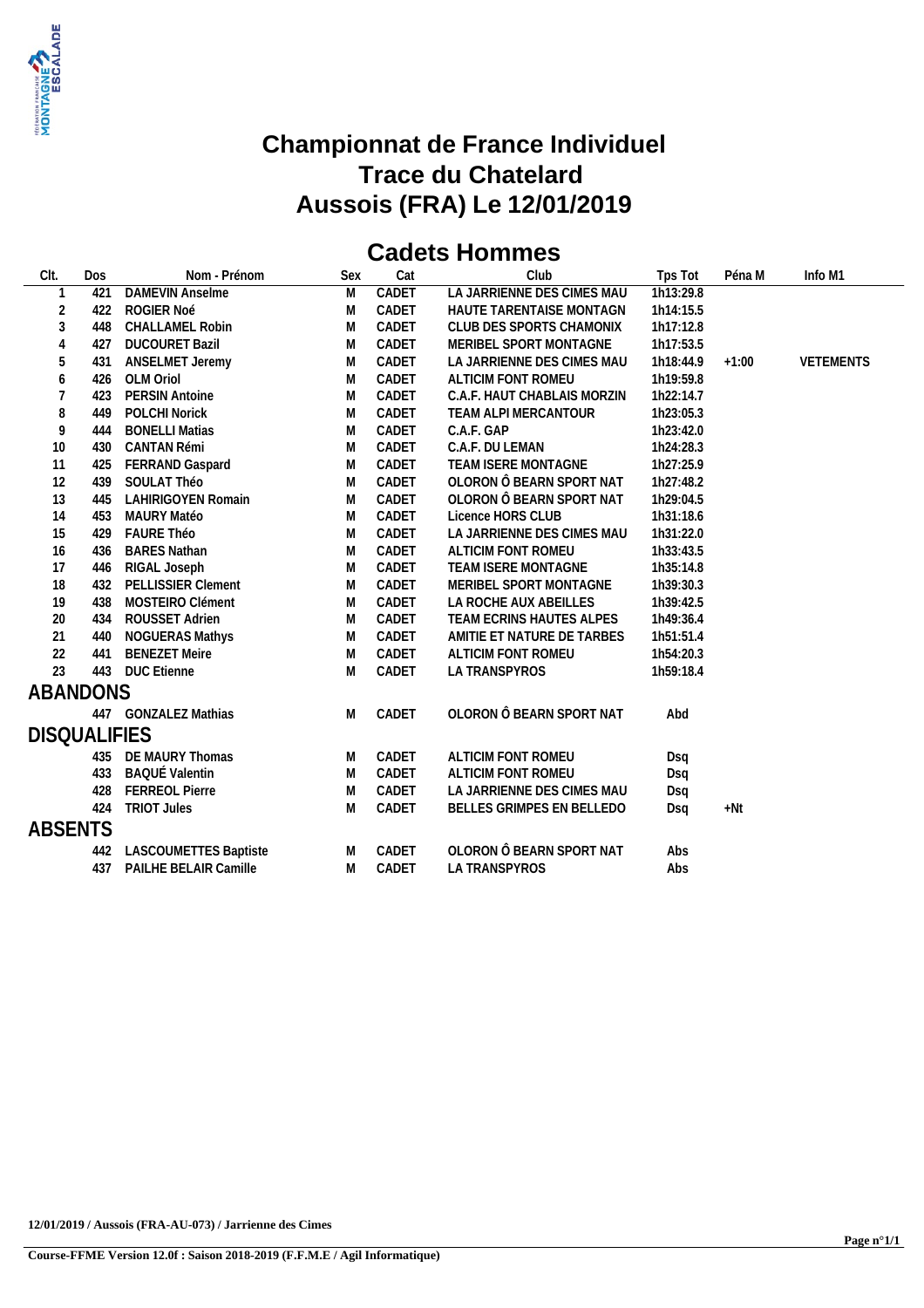

#### **Cadettes**

| CIt.                | Dos | Nom - Prénom           | Sex | Cat   | Club                       | Tps Tot   | Péna M | Info M1        |
|---------------------|-----|------------------------|-----|-------|----------------------------|-----------|--------|----------------|
|                     | 468 | COSTA DIEZ Maria       |     | CADET | ALTICIM FONT ROMEU         | 1h39:22.1 |        |                |
|                     | 461 | <b>BERGER Victoire</b> |     | CADET | C.A.F. DU LEMAN            | 1h44:11.7 |        |                |
|                     | 464 | RIGAUD Louise          |     | CADET | ALTITOY                    | 1h49:50.0 |        |                |
|                     | 462 | <b>BLANC Capucine</b>  |     | CADET | MERIBEL SPORT MONTAGNE     | 1h59:26.7 |        |                |
|                     | 467 | <b>GICQUEL Camille</b> |     | CADET | MERIBEL SPORT MONTAGNE     | 2h47:39.2 |        |                |
| <b>DISQUALIFIES</b> |     |                        |     |       |                            |           |        |                |
|                     | 465 | <b>SALLE Elise</b>     |     | CADET | MERIBEL SPORT MONTAGNE     | Dsa       |        | <b>CRAMPON</b> |
|                     | 463 | RAVINEL Margot         |     | CADET | CLUB DES SPORTS CHAMONIX   | Dsa       |        | <b>CRAMPON</b> |
| <b>ABSENTS</b>      |     |                        |     |       |                            |           |        |                |
|                     | 466 | <b>PONCET Liv</b>      |     | CADET | LA JARRIENNE DES CIMES MAU | Abs       |        |                |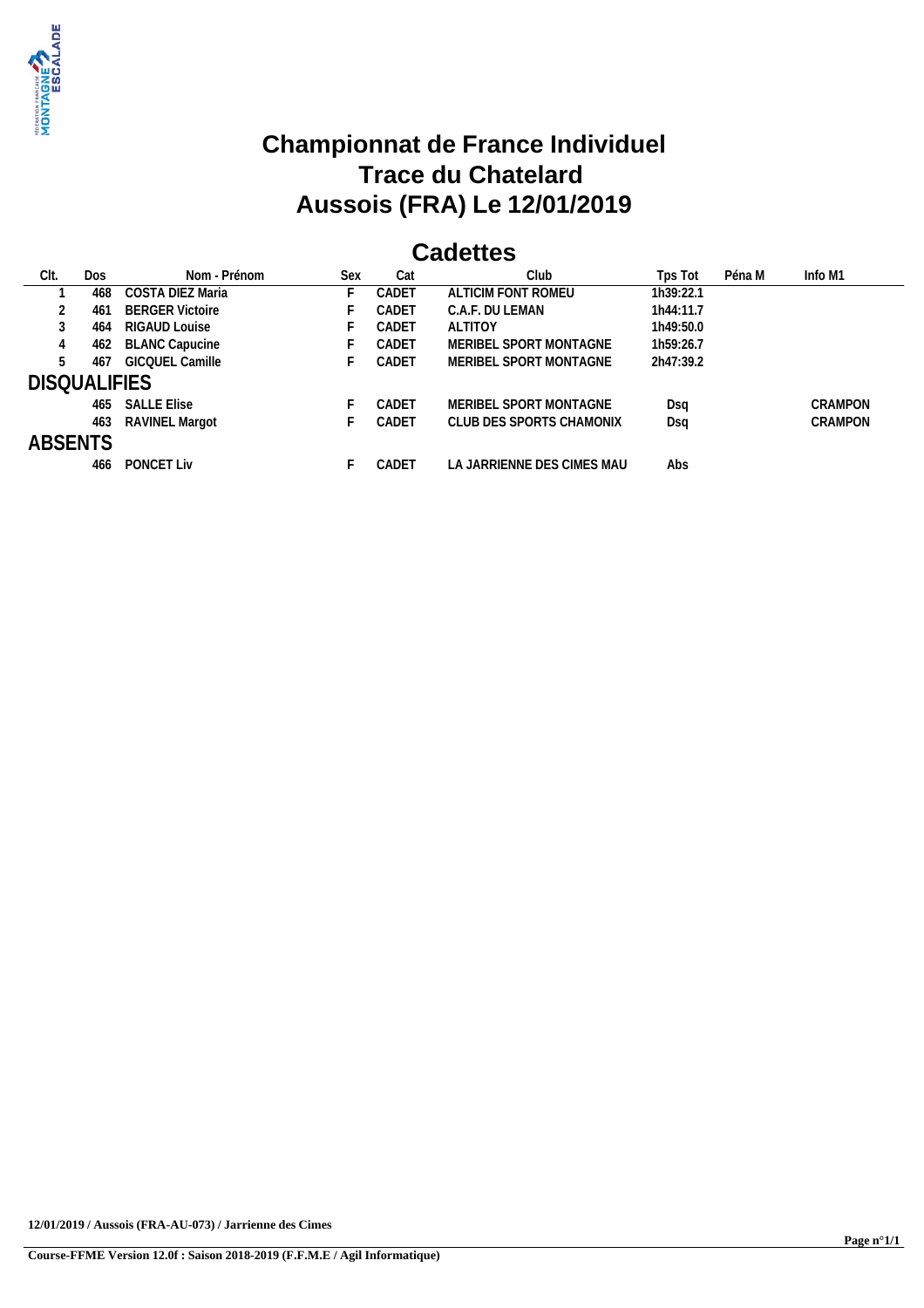

# **Juniors Dames**

| CIt.                | Dos | Nom - Prénom                     | <b>Sex</b> | Cat           | Club                        | Tps Tot   | Péna M | Info M1        |
|---------------------|-----|----------------------------------|------------|---------------|-----------------------------|-----------|--------|----------------|
|                     | 415 | TONSO Justine                    | F          | <b>JUNIOR</b> | MONTAGNE CLUB VESUBIEN IT   | 1h27:06.1 |        |                |
|                     | 403 | <b>IRATZOQUY Marie Charlotte</b> |            | JUNIOR        | PYRENEA SPORTS              | 1h32:34.8 |        |                |
| 3                   | 401 | <b>PAILLARD Madeline</b>         |            | JUNIOR        | CLUB DES SPORTS CHAMONIX    | 1h34:15.7 |        |                |
|                     | 409 | <b>ANSELMET Manon</b>            |            | JUNIOR        | LA JARRIENNE DES CIMES MAU  | 1h35:28.1 |        |                |
| 5                   | 416 | <b>BAUSSERON Alice</b>           |            | JUNIOR        | MERIBEL SPORT MONTAGNE      | 1h36:32.9 |        |                |
| b                   | 406 | DAVID Clémence                   |            | JUNIOR        | MERIBEL SPORT MONTAGNE      | 1h39:44.7 |        |                |
|                     | 408 | <b>MUFFAT Fanny</b>              |            | JUNIOR        | C.A.F. HAUT CHABLAIS MORZIN | 1h41:05.4 |        |                |
| 8                   | 405 | <b>GINDRE Perrine</b>            |            | JUNIOR        | TEAM ISERE MONTAGNE         | 1h42:47.1 |        |                |
| 9                   | 410 | MANIGAUD Laurie                  |            | JUNIOR        | LA TRANSPYROS               | 1h43:30.2 |        |                |
| 10                  | 402 | <b>AVANTURIER Aurelie</b>        |            | JUNIOR        | TEAM ISERE MONTAGNE         | 1h45:47.6 |        |                |
| 11                  | 411 | AYBRAM Aliénor                   |            | JUNIOR        | ALTICIM FONT ROMEU          | 1h50:18.6 |        |                |
| 12                  | 412 | <b>CHARLES Julie</b>             |            | JUNIOR        | C.A.F. ALBERTVILLE          | 1h53:27.0 |        |                |
| 13                  | 414 | <b>MOSTEIRO Pauline</b>          |            | JUNIOR        | LA ROCHE AUX ABEILLES       | 2h18:16.7 |        |                |
| <b>DISQUALIFIES</b> |     |                                  |            |               |                             |           |        |                |
|                     | 413 | <b>GRANAT Narindra</b>           |            | <b>JUNIOR</b> | ALTICIM FONT ROMEU          | Dsq       |        | <b>CRAMPON</b> |
|                     | 404 | LAMBERT Helena                   |            | JUNIOR        | LA JARRIENNE DES CIMES MAU  | Dsq       |        | CRAMPON        |
| <b>ABSENTS</b>      |     |                                  |            |               |                             |           |        |                |
|                     | 407 | PUSSET Maëlys                    | F          | <b>JUNIOR</b> | LA JARRIENNE DES CIMES MAU  | Abs       |        |                |
|                     |     |                                  |            |               |                             |           |        |                |